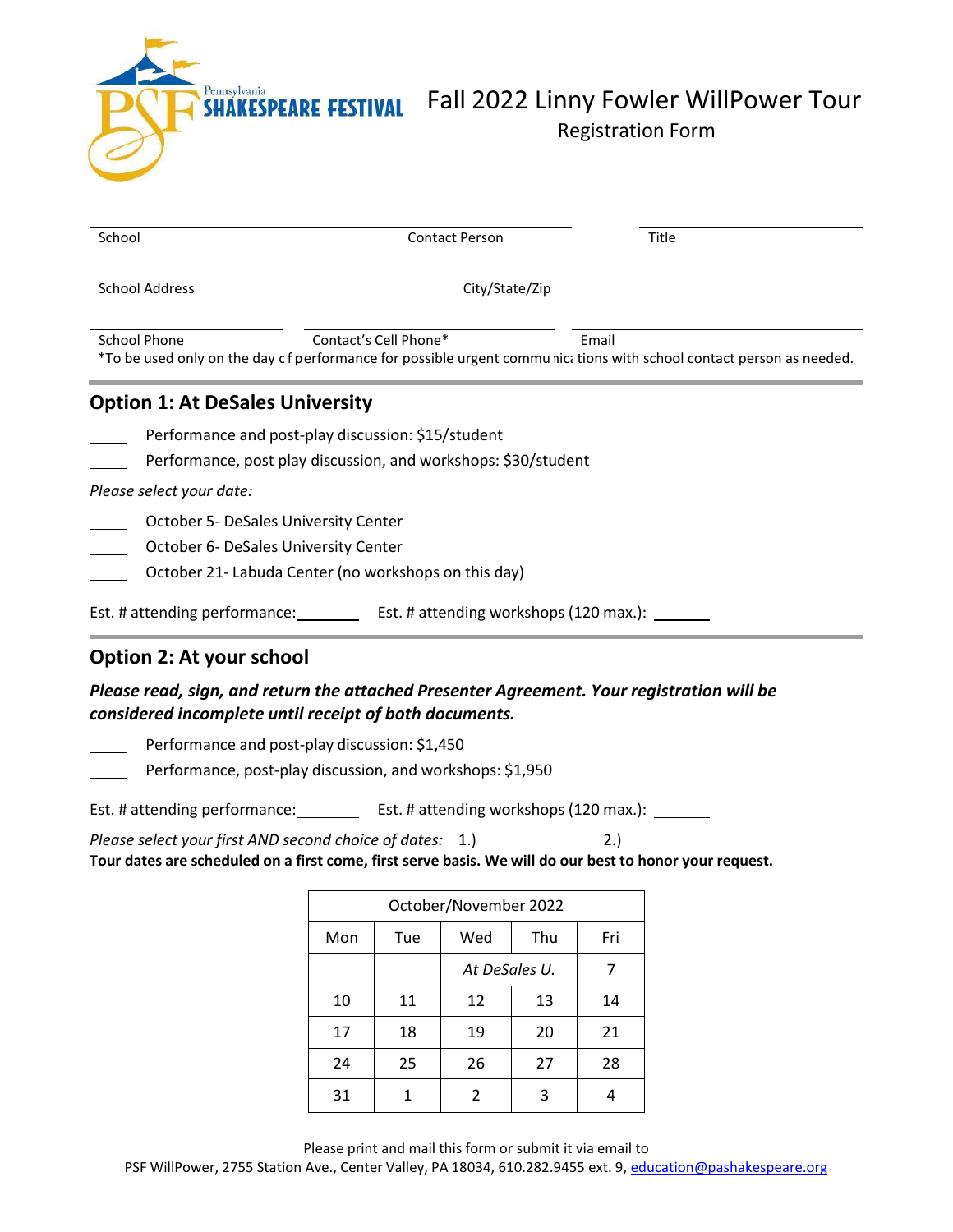

## **WILLPOWER TOUR 2022 PRESENTER AGREEMENT**

*Agreement between Presenting Organization ("Presenter") and The Pennsylvania Shakespeare Festival's WillPower Tour ("PSF"). This document should be signed, returned along with your deposit, and a copy given to the principal, vice-principal, or other administratorresponsible forthe schoolor venue'sfacilities.*

If this is the first time PSF is touring to your venue, our Director of Production may want to schedule a previsit to see the facilities. If you feel this is especially important for the performance space in your school or if you have any questions about the contents of this agreement, please contact us at 610.282.9455 ext. 8.

### **STAGE/PERFORMANCE AREA:**

The company requires a performance area that is at minimum 25 feet deep by 35 feet wide. Height from the stage floor to the ceiling or any overhead obstruction (such as hanging lights, beams, and ductwork) must be at least 12 feet. Auditoriums or gymnasiums work well. This space should be cleared of all obstructions (including tables, orchestra or gym equipment, etc.) and swept/mopped prior to the company's arrival. A trash can is required in the performance area. **Performances cannot be adapted forsmallerspaces**.

The performance space must be exclusively available to the company for 120 minutes prior to the performance, and for 30 minutes following the performance. No classes, clubs, rehearsals, or other activities should be scheduled in the space during this time. Classes or activities adjacent to the performance space (particularly gym or music classes) must be quiet during the performance.

The WillPower Tour is designed to be viewed from the front. Please refrain from seating audience members to the side of the performance area.

### **LIGHTING:**

Theatrical lighting recommended, but not required. The entire performance area must be sufficiently well-lit to provide safe and effective visibility. If the venue has stage lights, the company requests a bright, even, full-stage wash with ample front and top light. Internal cues are not required. A representativefrom your school must be present when the company arrives to show the Tour Manager how to access and control the lights.

### **SOUND:**

The company travels with a self-contained, portable sound system which is operated by the Tour Manager. A standard three-prong electrical outlet is required. Please share the location of the outlet with the Tour Manager when the company arrives. The Tour Manager may choose to operate the sound system behind or to the side of the performance area. A small, portable table and chair are required forthis purpose.

### **PARKING and LOAD IN/OUT:**

The company requires parking for one 16-foot box truck and 1-2 standard cars in close proximity to the performance space. If these vehicles cannot remain in the loading area during our time at the venue, the presenter must notify PSF in advance, and make other parking arrangements for the company.

A clear path is required from the load-in area (wherever the company will park to unload) to the performance space. All necessary gates/doorsshould be unlocked upon the company's arrival.